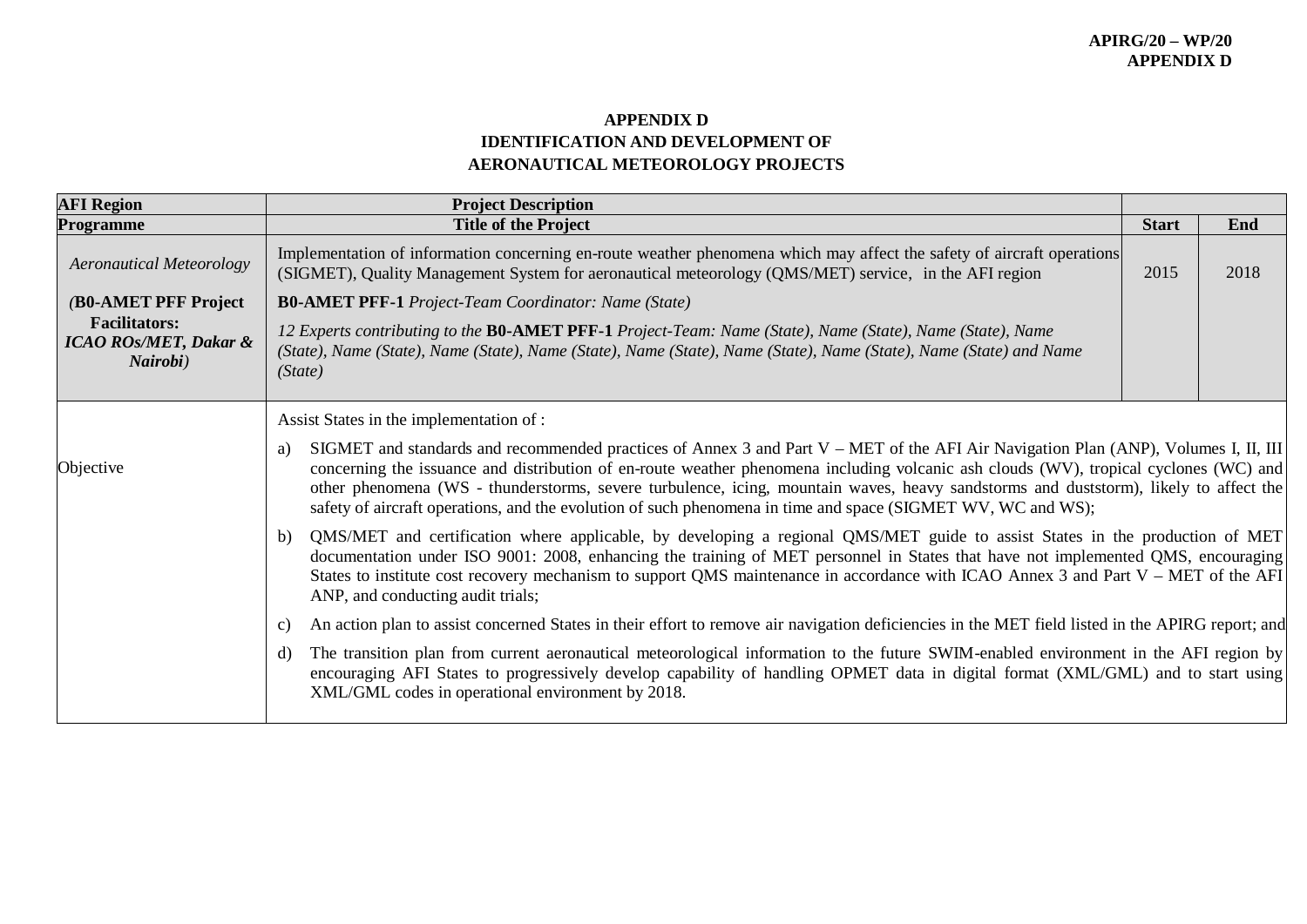| <b>AFI Region</b> | <b>Project Description</b>                                                                                                                                                                                |              |     |  |  |
|-------------------|-----------------------------------------------------------------------------------------------------------------------------------------------------------------------------------------------------------|--------------|-----|--|--|
| Programme         | <b>Title of the Project</b>                                                                                                                                                                               | <b>Start</b> | End |  |  |
| Scope             | The SIGMET part of the project will comprise all Meteorological Watch Offices (MWOs) listed in Table MET II-1 of the AFI ANP<br>a)<br>Volume II;                                                          |              |     |  |  |
|                   | QMS part of the project is related to all AFI aerodromes listed in the AFI ANP Table MET II-2 for the establishment and application of a<br>$\mathbf{b}$<br>duly organized quality system of MET service; |              |     |  |  |
|                   | The list of States having long lasting MET deficiencies, is listed in the last report of the APIRG meeting; and<br>$\mathcal{C}$ )                                                                        |              |     |  |  |
|                   | The Transition Plan part of the project is related to all AFI aerodromes listed in the AFI ANP Table MET II-2.<br>d)                                                                                      |              |     |  |  |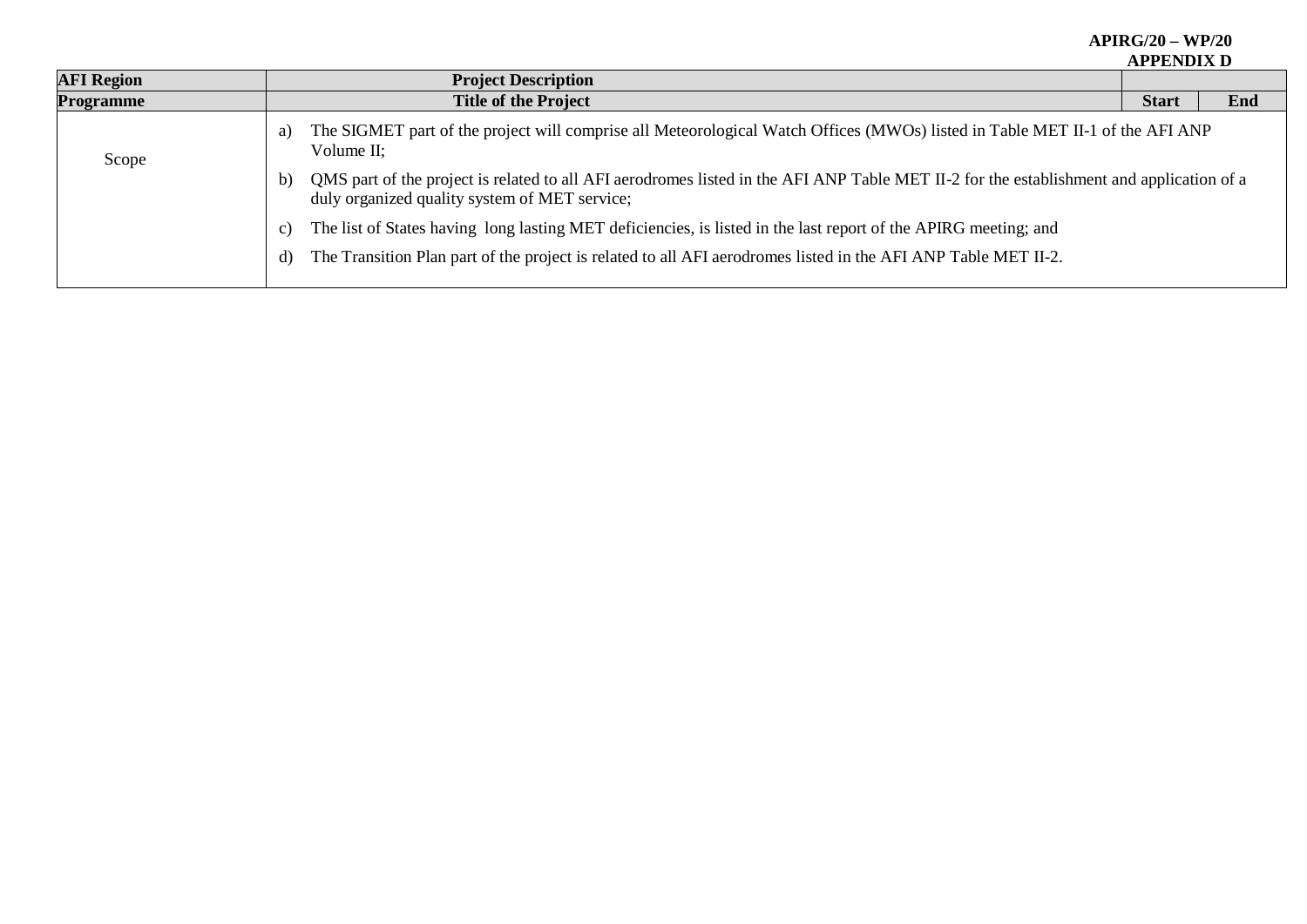|                  | a) SIGMET metric: Number of MWOs listed in AFI ANP Table MET II-1, with SIGMET procedures implemented in December 2017                                                                                                                                                                                                                                                                                                                                                                                                                                                                                |
|------------------|-------------------------------------------------------------------------------------------------------------------------------------------------------------------------------------------------------------------------------------------------------------------------------------------------------------------------------------------------------------------------------------------------------------------------------------------------------------------------------------------------------------------------------------------------------------------------------------------------------|
| Metrics          | b) QMS metrics: Number of MET Provider States listed in AFI ANP Table MET II-2, with QMS/MET certified or recertified in December 2018                                                                                                                                                                                                                                                                                                                                                                                                                                                                |
|                  | Deficiency metrics: Number of identified States in APIRG/20 report, with MET deficiencies removed in December 2018<br>c)                                                                                                                                                                                                                                                                                                                                                                                                                                                                              |
|                  | d) d) Transition Plan metrics: Number of AFI States implemented OPMET data in digital format (XML/GML) in December 2018                                                                                                                                                                                                                                                                                                                                                                                                                                                                               |
| Strategy         | All tasks will be carried out by MET experts nominated by AFI States participating in the project, led by the Project-Team Coordinator and under the<br>supervision of the B0-AMET PFF Project Facilitators (ROs/MET, Dakar and Nairobi) through the "GoTo Meeting" tool. Upon completion of the<br>tasks, the results will be sent to the B0-AMET PFF Project Facilitators as a final document for submission to, and if necessary approval by the<br>APIRG Projects Coordination Committee (APCC). For the purpose of collaborative decision-making, meetings will be held with the areas involved. |
| Rationale        | a) SIGMET: The lack of implementation by about 21% of AFI MWO Provider States, of information concerning en-route weather<br>phenomena which may affect the safety of aircraft operations (SIGMET), in the region and their repercussions on the provision of air navigation<br>services call for tools to allow the personnel involved in the different air navigation areas to receive, properly use, and disseminate quality<br>information related to such events.                                                                                                                                |
|                  | b) QMS: More accurate and timely meteorological information will optimize flight path planning and prediction, thus improving ATM safety and<br>efficiency; improved aerodrome reports and forecasts will optimise the use of available aerodrome capacity; and meteorological information will<br>minimize the environmental impact of air traffic. Performance management will be an important part of meteorological information quality<br>assurance.                                                                                                                                             |
|                  | c) Deficiencies: The decrease or removal of MET deficiencies listed in the APIRG meetings, will increase air navigation safety and efficiency<br>in the region.                                                                                                                                                                                                                                                                                                                                                                                                                                       |
|                  | d) d) Digital OPMET: progressive implementation of digital OPMET (SIGMET, METAR, SPECI and TAF) in the AFI region, will enable AFI States<br>to be prepared for digital OPMET exchange in the future SWIM environment.                                                                                                                                                                                                                                                                                                                                                                                |
|                  | All APIRG specifically projects related to:                                                                                                                                                                                                                                                                                                                                                                                                                                                                                                                                                           |
| Related projects | Implementation of Improved Airport Operations through Airport-CDM (B0-ACDM)<br>$\checkmark$                                                                                                                                                                                                                                                                                                                                                                                                                                                                                                           |
|                  | Implementation of Optimization of Approach Procedures including Vertical Guidance (B0-APTA)<br>$\checkmark$                                                                                                                                                                                                                                                                                                                                                                                                                                                                                           |
|                  | Implementation of Improved Operations through Enhanced En-Route Trajectories (B0-FRTO)<br>$\checkmark$                                                                                                                                                                                                                                                                                                                                                                                                                                                                                                |
|                  | Implementation of Improved Flexibility and Efficiency in Descent Profiles (CDO) (B0-CDO)<br>$\checkmark$                                                                                                                                                                                                                                                                                                                                                                                                                                                                                              |
|                  | Implementation of Improved Flexibility and Efficiency in Departure Profiles —Continuous Climb Operations (CCO) (B0-CCO)<br>✓                                                                                                                                                                                                                                                                                                                                                                                                                                                                          |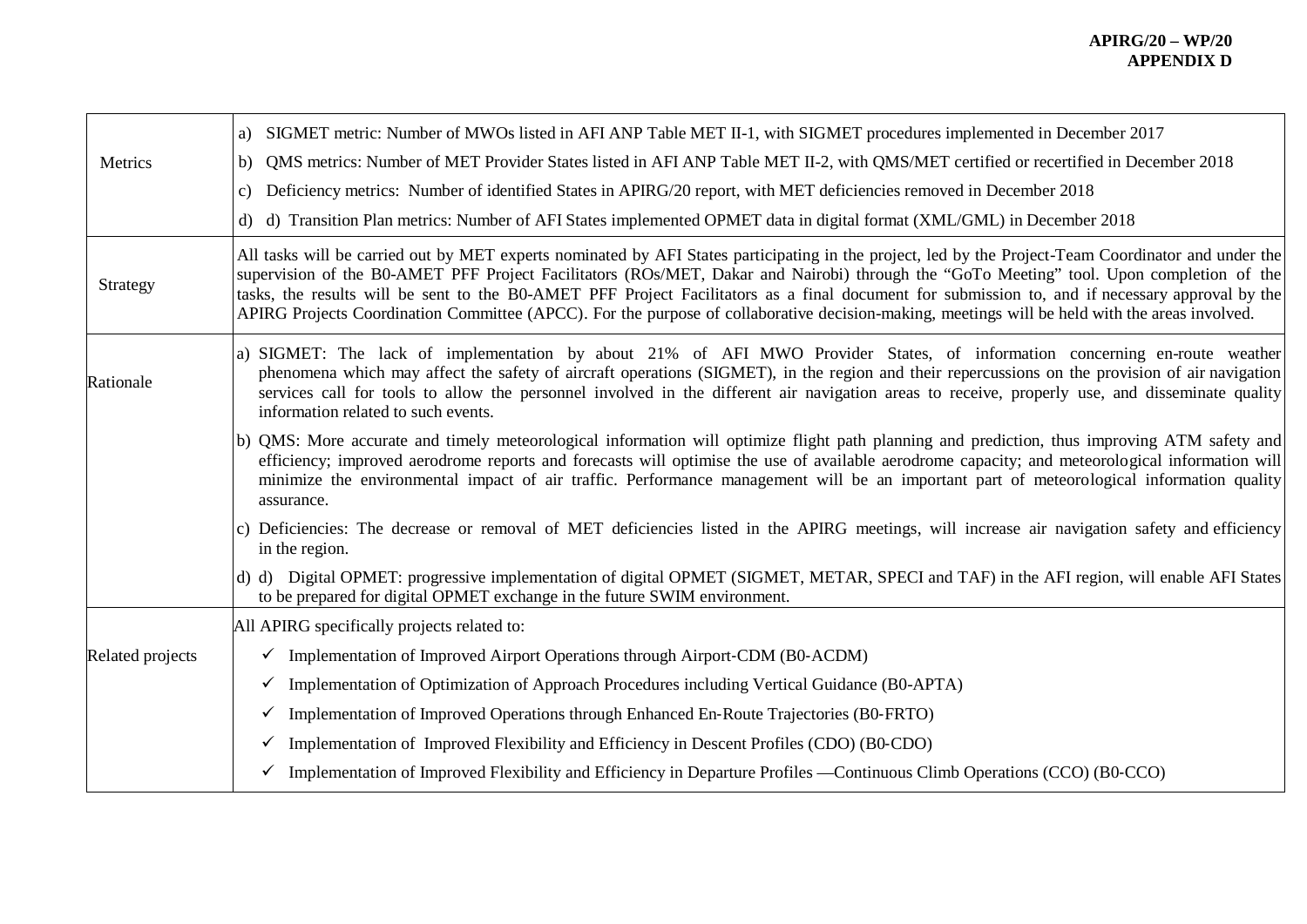| <b>Project Deliverable</b> |                                                                                                                                                                             | <b>Relationship with</b><br>the performance -<br>based regional plan<br>(PFF) | <b>Responsible Party</b>                                                                     | <b>Status of</b><br>Implementation | Date of<br><b>Deliver</b>                           | <b>Comments</b>                                                                                                                                     |
|----------------------------|-----------------------------------------------------------------------------------------------------------------------------------------------------------------------------|-------------------------------------------------------------------------------|----------------------------------------------------------------------------------------------|------------------------------------|-----------------------------------------------------|-----------------------------------------------------------------------------------------------------------------------------------------------------|
|                            | updated AFI regional SIGMET Guide<br>distributed and placed on ICAO<br>website                                                                                              | <b>AFI B0-AMET</b><br><b>PFF-1</b>                                            | <b>AFI B0-AMET PFF</b><br><b>Project Coordinators</b>                                        | New edition<br>drafted             | <b>Before</b><br>October<br>2015 (after<br>APIRG/20 | Guide updated based<br>on the regional<br><b>SIGMET Guide</b><br>Template                                                                           |
| <b>SIGMET</b>              | Current level of implementation of<br>SIGMET assessed through annual<br><b>SIGMET</b> trials                                                                                | <b>AFI B0-AMET</b><br><b>PFF-1</b>                                            | AFI B0-AMET PFF<br>Project Coordinator<br>AFI B0-AMET-1 Project<br>Team Leader               | Yearly SIGMET<br><b>Tests</b>      | December<br>2015                                    | <b>Results of SIGMET</b><br><b>Tests in November</b><br>2015 will update the<br>level of<br>implementation under<br>the new edition of the<br>Guide |
|                            | An updated list of States not compliant<br>with SIGMET format, established                                                                                                  | <b>AFI B0-AMET</b><br><b>PFF-1</b>                                            | <b>AFI BO-AMET PFF</b><br><b>Project Coordinator</b><br>AFI B0-AMET-1 Project<br>Team Leader |                                    | December<br>2015                                    |                                                                                                                                                     |
|                            | Details guidance to States not issuing<br>SIGMET, distributed                                                                                                               | <b>AFI B0-AMET</b><br><b>PFF-1</b>                                            | AFI B0-AMET PFF<br>Project Coordinator<br>AFI B0-AMET-1 Project<br>Team Leader               |                                    | December<br>2016                                    |                                                                                                                                                     |
|                            | A Regional QMS/MET guide to assist<br>States in the production of MET<br>documentation under ISO 9001: 2008,<br>developed, distributed and placed on<br><b>ICAO</b> website | <b>AFI B0-AMET</b><br><b>PFF-1</b>                                            | AFI B0-AMET PFF<br>Project Coordinator<br>AFI B0-AMET-1 Project<br>Team Leader               |                                    | June 2016                                           |                                                                                                                                                     |
| QMS                        | An updated list of States not<br>implementing or partially implementing<br>QMS, established and placed on ICAO<br>website                                                   | <b>AFI B0-AMET</b><br><b>PFF-1</b>                                            | <b>AFI BO-AMET PFF</b><br>Project Coordinator<br>AFI B0-AMET-1 Project<br>Team Leader        |                                    | December<br>2015                                    |                                                                                                                                                     |
|                            | Training of MET personnel in States<br>that have not implemented QMS,<br>performed, and training workshop                                                                   | <b>AFI B0-AMET</b><br><b>PFF-1</b>                                            | <b>AFI B0-AMET PFF</b><br>Project Coordinator                                                |                                    | December<br>2017                                    |                                                                                                                                                     |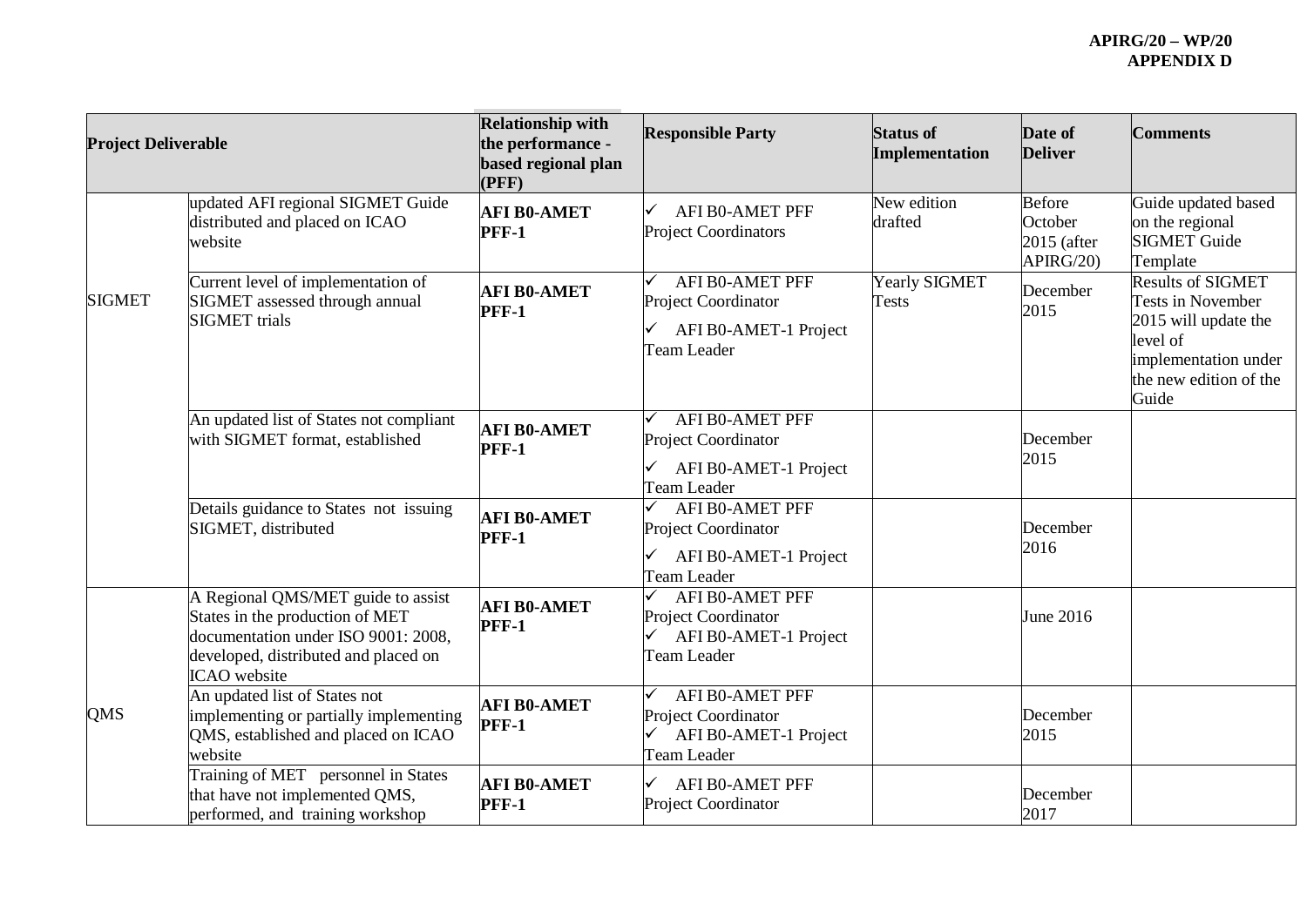|              | report distributed                                                                                                                                                                                                                             |                                    |                                                                                              |                                                       |                                     |                                                                        |
|--------------|------------------------------------------------------------------------------------------------------------------------------------------------------------------------------------------------------------------------------------------------|------------------------------------|----------------------------------------------------------------------------------------------|-------------------------------------------------------|-------------------------------------|------------------------------------------------------------------------|
|              |                                                                                                                                                                                                                                                |                                    | AFI B0-AMET-1 Project<br>Team Leader                                                         |                                                       |                                     |                                                                        |
|              | Training on cost recovery mechanism<br>for MET performed; training workshop<br>report encouraging Sates to institute cost<br>recovery mechanism, distributed.                                                                                  | <b>AFI BO-AMET</b><br><b>PFF-1</b> | AFI BO-AMET PFF<br>✓<br>Project Coordinator<br>AFI B0-AMET-1 Project<br>Team Leader          |                                                       | December<br>2015                    |                                                                        |
|              | Report on QMS/MET Audit trials,<br>distributed and placed on ICAO<br>website                                                                                                                                                                   | <b>AFI B0-AMET</b><br><b>PFF-1</b> | <b>AFI B0-AMET PFF</b><br>Project Coordinator<br>AFI B0-AMET-1 Project<br>Team Leader        |                                                       | December<br>2015                    |                                                                        |
|              | Current air navigation deficiencies in<br>the MET field, assessed and confirmed                                                                                                                                                                | <b>AFI B0-AMET</b><br>PFF-1        | <b>AFI B0-AMET PFF</b><br>✓<br>Project Coordinator<br>AFI B0-AMET-1 Project<br>Team Leader   | <b>MET</b> deficiencies<br>established by<br>APIRG/19 | December<br>2015                    | <b>Updated MET</b><br>deficiencies to be<br>established by<br>APIRG/20 |
| Deficiencies | An updated list of MET deficiencies for<br>remaining AFI States not listed in<br>APIRG/19 report, established                                                                                                                                  | <b>AFI B0-AMET</b><br><b>PFF-1</b> | AFI B0-AMET PFF<br>Project Coordinator<br>AFI B0-AMET-1 Project<br>Team Leader               |                                                       | December<br>2016                    |                                                                        |
|              | An updated list of deficiencies<br>including States not compliant with<br>SIGMET format, established                                                                                                                                           | <b>AFI B0-AMET</b><br><b>PFF-1</b> | <b>AFI BO-AMET PFF</b><br>Project Coordinator<br>AFI B0-AMET-1 Project<br>Team Leader        |                                                       | December<br>2015                    |                                                                        |
|              | List of States having develop action<br>plans to eliminate Terminal Area<br>Warnings deficiencies, distributed                                                                                                                                 | <b>AFI B0-AMET</b><br><b>PFF-2</b> | <b>AFI B0-AMET PFF</b><br>Project Coordinator<br>AFI B0-AMET-2 Project<br>Team Leader        |                                                       | December<br>2018                    |                                                                        |
|              | Reports on Specific training workshops<br>in French and English to assist States<br>concerned to address deficiencies<br>related to the implementation of the<br>AMBEX scheme and for the provision<br>of further advice and awareness, issued | <b>AFI B0-AMET</b><br><b>PFF-2</b> | <b>AFI B0-AMET PFF</b><br>Project Coordinator<br>AFI B0-AMET-2 Project<br><b>Team Leader</b> |                                                       | December<br>$2016$ and<br>June 2018 |                                                                        |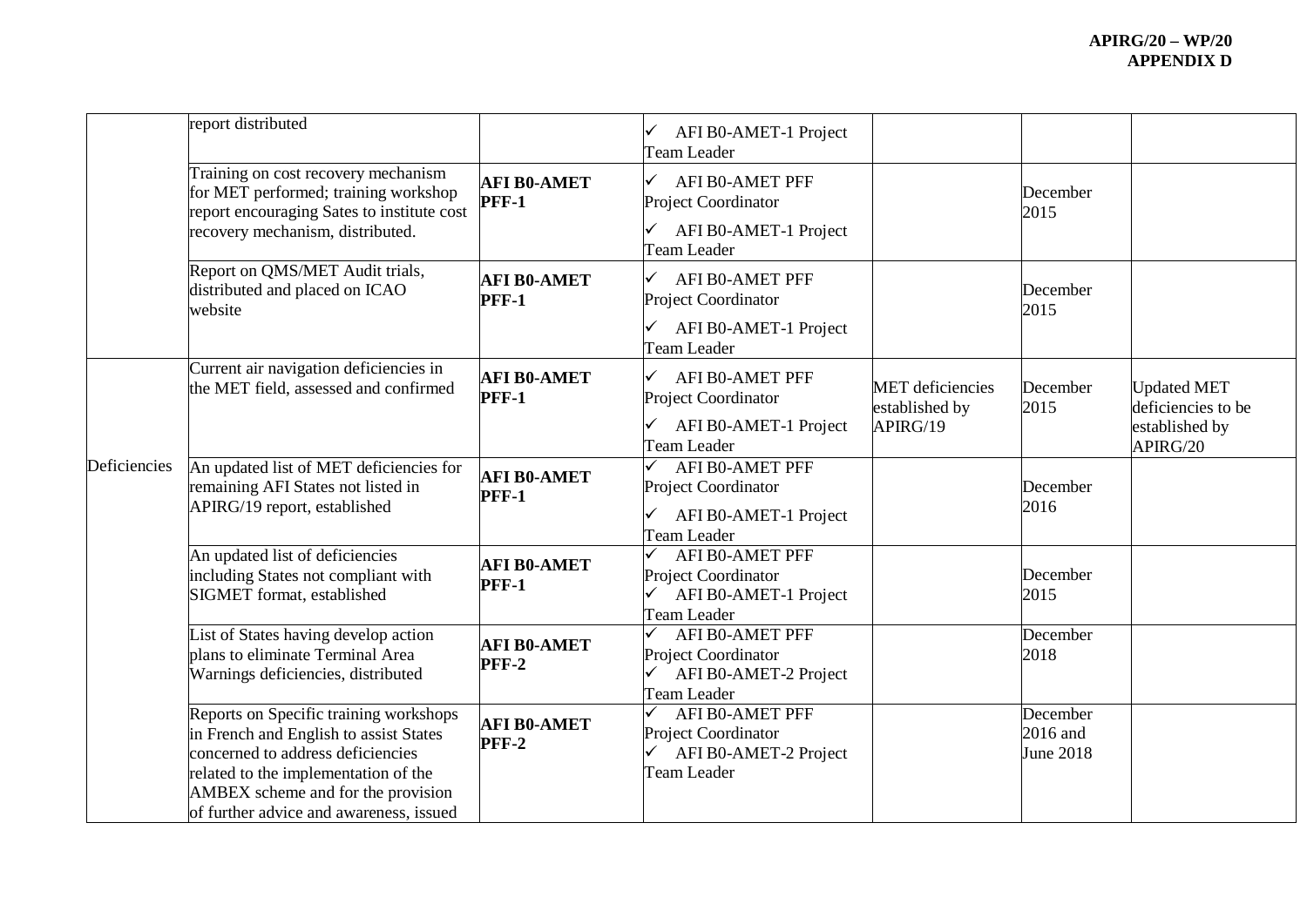|              | and distributed                                                                                                                                                                                             |                                    |                                                                                              |                  |                                                                          |
|--------------|-------------------------------------------------------------------------------------------------------------------------------------------------------------------------------------------------------------|------------------------------------|----------------------------------------------------------------------------------------------|------------------|--------------------------------------------------------------------------|
| Deficiencies | An action plan to assist concerned<br>States to remove long lasting MET<br>deficiencies, established                                                                                                        | <b>AFI B0-AMET</b><br><b>PFF-1</b> | AFI BO-AMET PFF<br><b>Project Coordinator</b><br>AFI B0-AMET-1 Project<br>Team Leader        | December<br>2017 |                                                                          |
| Digital      | Dakar and Pretoria RODBs Provider<br>States developed capability of handling<br>digital OPMET (SIGMET, METAR,<br>SPECI, TAF) and provided technical<br>assistance as required to other AFI<br><b>States</b> | <b>AFI B0-AMET</b><br><b>PFF-1</b> | AFI B0-AMET PFF<br><b>Project Coordinator</b><br>AFI B0-AMET-1 Project<br>Team Leader        | December<br>2016 | In accordance with<br>the AFI digital<br><b>OPMET</b> transition<br>plan |
| <b>OPMET</b> | Dakar and Pretoria RODBs Provider<br>Sates assisted AFI States including<br>BCC and NOC Provider States, in<br>developping capability of handling<br>digital OPMET                                          | <b>AFI B0-AMET</b><br><b>PFF-1</b> | AFI BO-AMET PFF<br>Project Coordinator<br>AFI B0-AMET-1 Project<br>Team Leader               | December<br>2017 | In accordance with<br>the AFI digital<br><b>OPMET</b> transition<br>plan |
|              | AFI States implemented digital<br><b>OPMET</b> in BCC and NOCs in<br>accordance with Amendment 77 to<br>ICAO Annex 3                                                                                        | <b>AFI B0-AMET</b><br><b>PFF-1</b> | AFI BO-AMET PFF<br><b>Project Coordinator</b><br>AFI B0-AMET-1 Project<br><b>Team Leader</b> | December<br>2018 | In accordance with<br>the AFI digital<br><b>OPMET</b> transition<br>plan |

 Funds to conduct the meetings, missions and to translate reports, regional guides and manuals. Likewise, participants must be given facilities to participate in Go To Meetings.

 Funds to conduct audit trials. States could cover the cost of trials by their lead auditors, since the experience obtained will contribute to improve the system. Likewise, participants must be given facilities to participate in GoTo Meetings.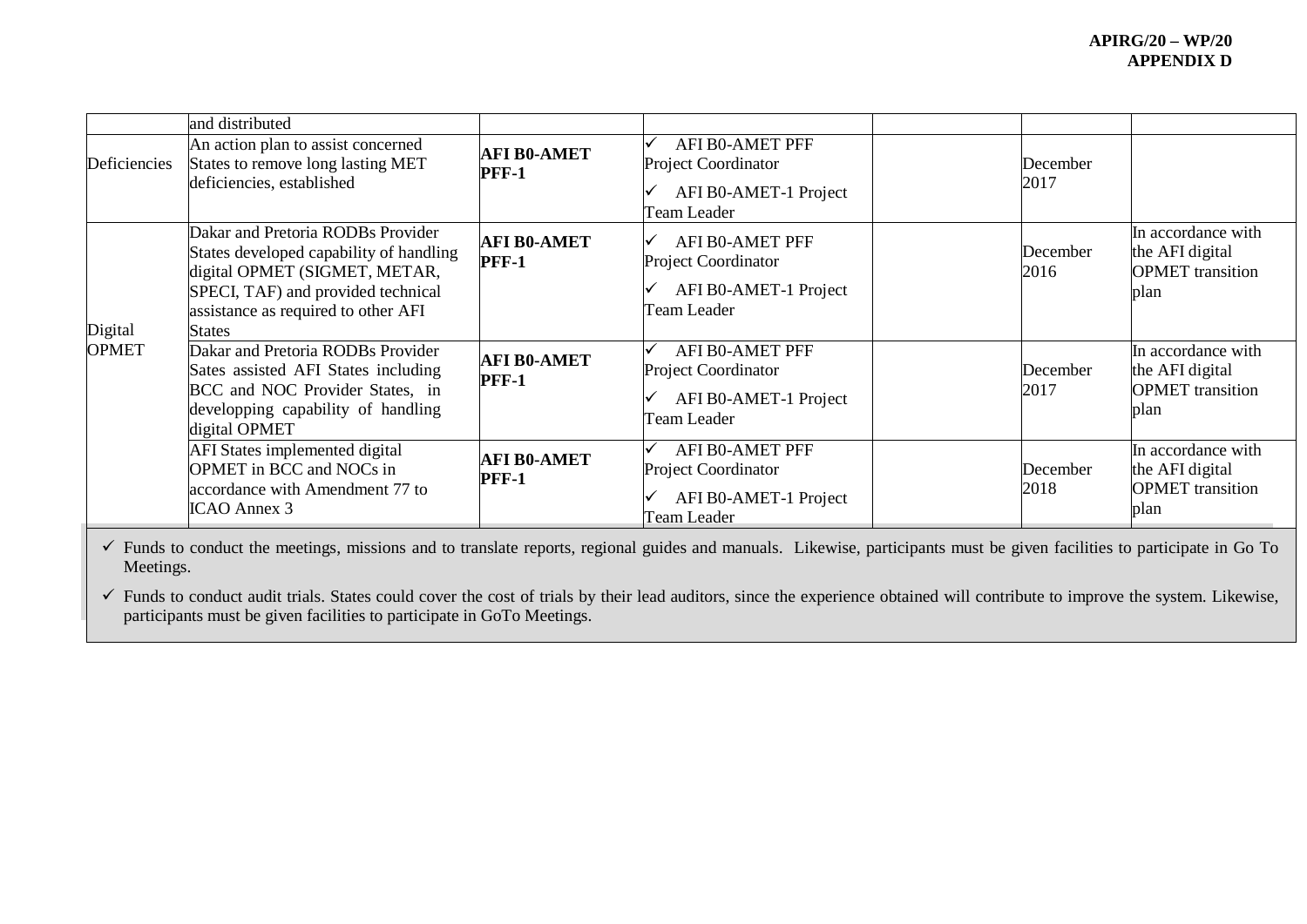| <b>AFI Region</b>                                                           | <b>Project Description</b>                                                                                                                                                                                                                                                                                                                                                                                                                                                                                                                                                                                                                                                                                                                                                                                                                                                                                                                                                                                         |              |      |
|-----------------------------------------------------------------------------|--------------------------------------------------------------------------------------------------------------------------------------------------------------------------------------------------------------------------------------------------------------------------------------------------------------------------------------------------------------------------------------------------------------------------------------------------------------------------------------------------------------------------------------------------------------------------------------------------------------------------------------------------------------------------------------------------------------------------------------------------------------------------------------------------------------------------------------------------------------------------------------------------------------------------------------------------------------------------------------------------------------------|--------------|------|
| <b>Programme</b>                                                            | <b>Title of the Project</b>                                                                                                                                                                                                                                                                                                                                                                                                                                                                                                                                                                                                                                                                                                                                                                                                                                                                                                                                                                                        | <b>Start</b> | End  |
| Aeronautical<br>Meteorology                                                 | Implementation of Terminal Area Warnings and Forecasts, Provision of WAFS Forecasts and Optimization of<br>OPMET data exchanges in the AFI Region                                                                                                                                                                                                                                                                                                                                                                                                                                                                                                                                                                                                                                                                                                                                                                                                                                                                  | 2015         | 2018 |
|                                                                             | <b>B0-AMET PFF-2</b> Project-Team coordinator: Name (State)                                                                                                                                                                                                                                                                                                                                                                                                                                                                                                                                                                                                                                                                                                                                                                                                                                                                                                                                                        |              |      |
| <b>(B0-AMET PFF</b><br><b>Project Facilitators:</b><br><b>ICAO ROS/MET,</b> | 9 Experts contributing to the <b>B0-AMET PFF-2</b> Project-Team: Name (State), Name (State), Name (State), Name<br>(State), Name (State), Name (State), Name (State), Name (State) and Name (State)                                                                                                                                                                                                                                                                                                                                                                                                                                                                                                                                                                                                                                                                                                                                                                                                                |              |      |
|                                                                             | Assist States in the implementation of :                                                                                                                                                                                                                                                                                                                                                                                                                                                                                                                                                                                                                                                                                                                                                                                                                                                                                                                                                                           |              |      |
| Objective                                                                   | a) Aerodrome warnings and forecasts (AD WRNG) and wind shear warnings and alerts (WS WRNG) in accordance with ICAO Annex 3,<br>Tables A6-2 and A6-3, concerning the preparation, issuance and distribution at the terminal area, of concise information of meteorological<br>conditions which could adversely affect aircraft on the ground, including parked aircraft, and the aerodrome facilities and services. For<br>aerodromes where wind shear is considered a major safety factor, wind shear warnings will give concise information on the observed or<br>expected existence of wind shear which could adversely affect aircraft on the approach path or take-off path or during circling approach<br>between runway level and 500 m above that level and aircraft on the runway during the landing roll or take-off run. Where local<br>topography has been shown to produce significant wind shears at heights in excess of 500 m above runway level, then 500 m will not be<br>considered restrictive. |              |      |
|                                                                             | the world area forecast system (WAFS) in the standards and recommended practices of Annex 3 and Part V - MET of the AFI, Volumes I, II<br>b)<br>and III with regard to the use of WAFS products, by which the world area forecast centre (WAFC) in London provides aeronautical<br>meteorological en-route forecasts in uniform standardized formats and disseminated in the AFI region through the Satellite Distribution<br>System for information relating to air navigation (SADIS). States will be also assisted in the implementation of the International Airways<br>Volcano Watch (IAVW) including the implementation of the operational procedures in ICAO Doc 9766 and the AFI Volcanic Ash<br>Contingency Plan (VACP) activities;                                                                                                                                                                                                                                                                       |              |      |
|                                                                             | AFI OPMET data Exchange Management and OPMET databanks (RODBs) described in the AFI Meteorological Bulletin Exchange<br>c)<br>(AMBEX) Handbook in accordance with the provisions in ICAO Annexes 3 and 10 and AFI ANP Volumes I, II and III part V- Meteorology,<br>for the preparation, issuance, distribution and monitoring of OPMET information (METAR, SPECI, SIGMET, TAF, AIREP, Volcanic Ash<br>and tropical cyclones advisories).                                                                                                                                                                                                                                                                                                                                                                                                                                                                                                                                                                          |              |      |
| Scope                                                                       | The terminal area warnings part of the project will comprise all AFI International aerodromes listed in Table MET II-2 of the AFI ANP<br>a)<br>Volume II and aerodromes affected by wind shear events;                                                                                                                                                                                                                                                                                                                                                                                                                                                                                                                                                                                                                                                                                                                                                                                                             |              |      |
|                                                                             | The WAFS and IAVW part of the project is related to all AFI aerodromes listed in the AFI ANP Table MET II-2 and meteorological watch<br>offices listed in column 7 of Table MET II-1 of the AFI ANP.                                                                                                                                                                                                                                                                                                                                                                                                                                                                                                                                                                                                                                                                                                                                                                                                               |              |      |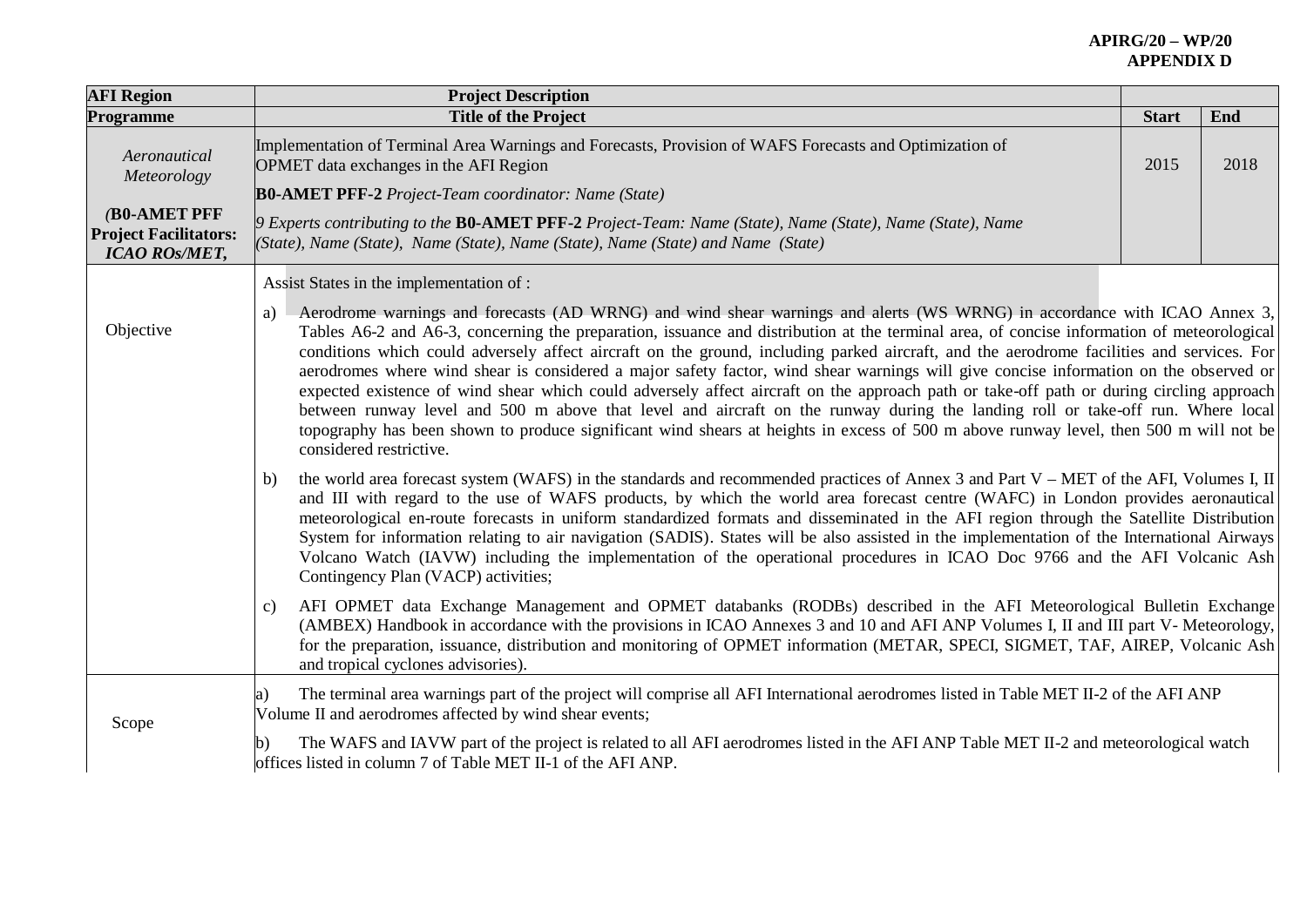|                  | AFF EINDIA D                                                                                                                                                                                                                                                                                                                                                                                                                                                                                                                                                                                                                     |
|------------------|----------------------------------------------------------------------------------------------------------------------------------------------------------------------------------------------------------------------------------------------------------------------------------------------------------------------------------------------------------------------------------------------------------------------------------------------------------------------------------------------------------------------------------------------------------------------------------------------------------------------------------|
|                  | The AMBEX part of the project will include AFI aerodromes listed in Table MET II-2 of the AFI ANP including Dakar and Pretoria<br>RODBS, Bulletin Compiling Centres (BCCs), National OPMET Centres (NOCs), AFI volcanic ash advisory centre (VAAC) in Toulouse, tropical<br>cyclone advisory centre (TCAC) in La Reunion and WAFC in London.                                                                                                                                                                                                                                                                                     |
| Metrics          | Terminal area warnings metric: Number of international aerodromes listed in AFI ANP Table MET II-1, with Aerodrome warnings and<br>a)<br>wind shear implemented in December 2017                                                                                                                                                                                                                                                                                                                                                                                                                                                 |
|                  | WAFS and IAVW metrics: Number of MET Provider States listed in AFI ANP Table MET II-2, with SADIS 2G/secure SADIS FTP<br>b)<br>implemented in December 2016 – and - Number of MET Provider States listed in AFI ANP Table MET II-1 having volcanoes, with Doc<br>9766 procedures implemented in December 2016.                                                                                                                                                                                                                                                                                                                   |
|                  | AMBEX metrics: Number of international aerodromes/MOs with AMBEX procedures implemented in December 2015                                                                                                                                                                                                                                                                                                                                                                                                                                                                                                                         |
| Strategy         | All tasks will be carried out by MET experts nominated by AFI States participating in the project, led by the Project-Team Coordinator and<br>under the supervision of the B0-AMET PFF Project Facilitators (ROs/MET, Dakar and Nairobi) through the "GoTo Meeting" tool. Upon<br>completion of the tasks, the results will be sent to the B0-AMET PFF Project Facilitators as a final document for submission to, and if necessary<br>approval by the APIRG Projects Coordination Committee (APCC). For the purpose of collaborative decision-making, meetings will be held<br>with the areas involved.                         |
| Rationale        | Terminal area warnings: The lack of implementation by a number of AFI States in International aerodromes, of information concerning<br>a)<br>weather phenomena which could adversely affect aircraft on the ground, including parked aircraft, and the aerodrome facilities and services;<br>and aircraft on the approach path or take-off path or during circling approach and their repercussions on the provision of air navigation<br>services call for tools to allow the personnel involved in the different air navigation areas to receive, properly use, and disseminate quality<br>information related to such events. |
|                  | WAFS and IAVW: The introduction of the new gridded WAFS forecasts is an improvement to the WAFS in terms of improved accuracy,<br>b)<br>timely distribution, and usefulness of forecasts to facilitate airspace optimisation. The volcanic events with ash dispersion in the AFI Region<br>and their repercussions on the provision of air navigation services call for tools to enable the personnel involved in the different air navigation areas<br>to receive, properly use, and disseminate quality information related to such events.                                                                                    |
|                  | AMBEX: the full implementation of the AMBEX scheme will increase the availability of quality OPMET in International aerodromes and<br>also enable AFI States to be prepared for digital OPMET exchange in the future SWIM environment.<br>All APIRG specifically projects related to:                                                                                                                                                                                                                                                                                                                                            |
|                  | $\checkmark$ Implementation of Improved Airport Operations through Airport-CDM (B0-ACDM)                                                                                                                                                                                                                                                                                                                                                                                                                                                                                                                                         |
| Related projects | Implementation of Optimization of Approach Procedures including Vertical Guidance (B0-APTA)<br>$\checkmark$                                                                                                                                                                                                                                                                                                                                                                                                                                                                                                                      |
|                  | Implementation of Improved Operations through Enhanced En-Route Trajectories (B0-FRTO)<br>✓                                                                                                                                                                                                                                                                                                                                                                                                                                                                                                                                      |
|                  | Implementation of Improved Flexibility and Efficiency in Descent Profiles (CDO) (B0-CDO)<br>$\checkmark$                                                                                                                                                                                                                                                                                                                                                                                                                                                                                                                         |
|                  | $\checkmark$ Implementation of Improved Flexibility and Efficiency in Departure Profiles —Continuous Climb Operations (CCO) (B0-CCO)                                                                                                                                                                                                                                                                                                                                                                                                                                                                                             |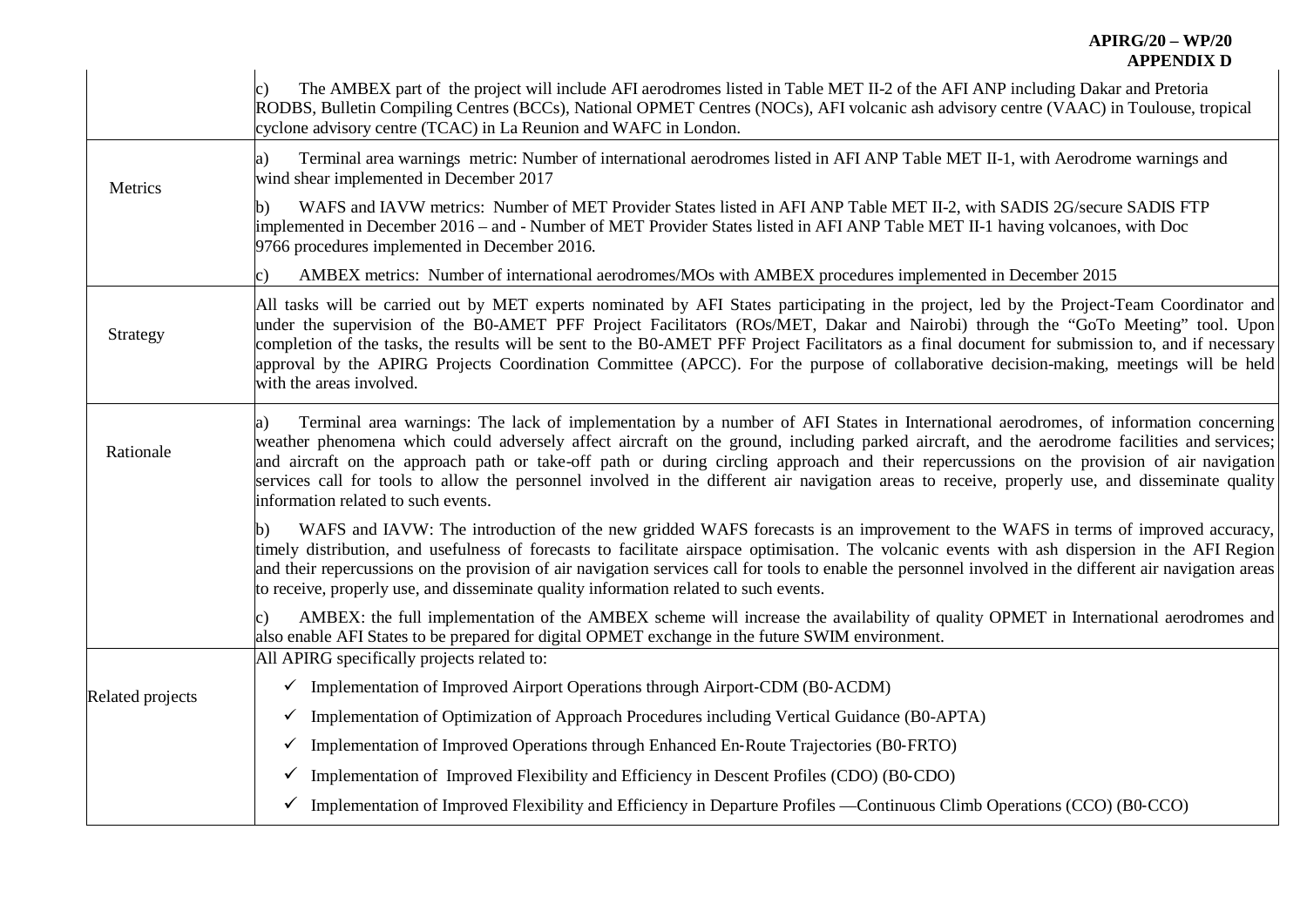| <b>Project Deliverable</b>    |                                                                                                                                                                                 | <b>Relationship with</b><br>the performance -<br>based regional plan<br>(PFF) | <b>Responsible Party</b>                                                                          | <b>Status of</b><br><b>Implementation</b> | Date of Deliver                      | <b>Comments</b> |
|-------------------------------|---------------------------------------------------------------------------------------------------------------------------------------------------------------------------------|-------------------------------------------------------------------------------|---------------------------------------------------------------------------------------------------|-------------------------------------------|--------------------------------------|-----------------|
|                               | Current level of implementation of<br>Facilities at aerodromes for monitoring <b>AFI</b> BY<br>hazardous meteorological conditions,<br>assessed                                 | <b>AFI B0-AMET</b>                                                            | AFI B0-AMET PFF<br><b>Project Coordinators</b>                                                    |                                           | December 2016                        |                 |
| Terminal<br>Warnings<br>WRNG) | Report on Mission to States not<br>Area compliant with terminal area warning<br>(AD facilities stipulated in Annex 3 and the<br>WRNG & WS AFI ANP, distributed                  | <b>AFI B0-AMET</b><br><b>PFF-2</b>                                            | AFI B0-AMET PFF<br>Project Coordinator<br>AFI B0-AMET-2 Project<br>✓<br><b>Team Leader</b>        |                                           | December 2017                        |                 |
|                               | Detailed guidance provided to States<br>not issuing terminal area warnings and<br>forecasts                                                                                     | <b>AFI B0-AMET</b><br><b>PFF-2</b>                                            | <b>AFI B0-AMET PFF</b><br>Project Coordinator<br>AFI B0-AMET-2 Project<br>Team Leader             |                                           | December 2015                        |                 |
|                               | List of States implemented aerodrome<br>warnings, wind shear warnings/alerts<br>and water thickness measurement on<br>the runway to support runway safety<br>plans, distributed | <b>AFI B0-AMET</b><br><b>PFF-2</b>                                            | <b>AFI B0-AMET PFF</b><br>✓<br>Project Coordinator<br>AFI B0-AMET-2 Project<br>✓<br>Team Leader   |                                           | December 2018                        |                 |
| WAFS and                      | Training seminars in French and<br>English on new WAFS gridded<br>forecasts, conducted and related<br>report placed on ICAO website                                             | <b>AFI B0-AMET</b><br><b>PFF-2</b>                                            | <b>AFI B0-AMET PFF</b><br>Project Coordinator<br>AFI B0-AMET-2 Project<br>✓<br><b>Team Leader</b> |                                           | December 2015                        |                 |
| <b>IAVW</b>                   | An updated list of States not<br>a)<br>receiving WAFS products<br>and areas of constraints in<br>implementing SADIS VSAT<br>and FTP service,<br>established; and                | <b>AFI B0-AMET</b><br><b>PFF-2</b>                                            | <b>AFI B0-AMET PFF</b><br>Project Coordinator<br>AFI B0-AMET-2 Project<br>✓<br>Team Leader        |                                           | a) 2015/Annually<br>b) December 2017 |                 |